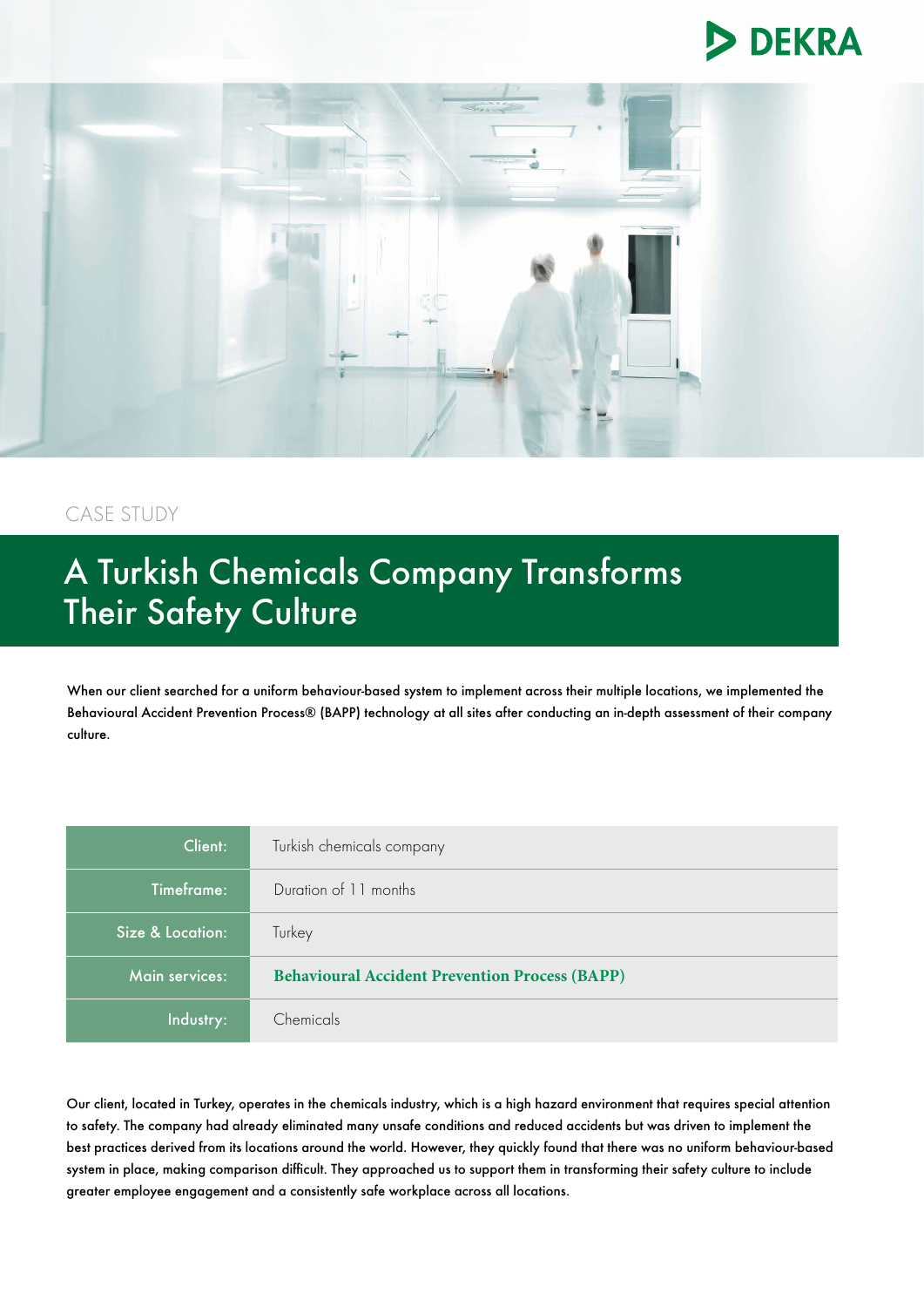#### Initial Situation and Requirements

The company had already invested heavily in improving safety conditions. They were not interested in a "training only" approach, which they realised would not succeed in transforming behaviour sustainably for the better. The goal, rather, was to foster cooperation at all levels of the organisation and to refine communication between employees and management. The ultimate result would be improved safety levels and benchmarks.

#### **Solutions**

We started with an **[assessment of the company culture](https://www.dekra.com/en/cultural-assessment-and-diagnostic/)** and concluded that the Behavioural Accident Prevention Process® (BAPP) technology implemented at all sites in Turkey would be best suited to the client's needs.

Based on the assessment results, the key ingredients in the intervention plan were:

| A full-time facilitator                                                                                                | Quality communication tools, i.e.,<br>posters and videos that effectively<br>communicate safety expectations<br>and the impact of unsafe behaviour |
|------------------------------------------------------------------------------------------------------------------------|----------------------------------------------------------------------------------------------------------------------------------------------------|
| Observer training                                                                                                      | Quality communication between<br>workforce and supervisors                                                                                         |
| Up-front scheduling for<br>observers and observations                                                                  | Accidents explained in meetings<br>with frontline employees                                                                                        |
| Employee feedback on how<br>to improve the process                                                                     | A firm limit on work hours per day<br>for frontline employees                                                                                      |
| Individual attention to<br>employees' views and opinions,<br>including personal praise for<br>ideas the company adopts | Clear, well-defined job descriptions                                                                                                               |

Employee engagement, including subcontractor personnel, was the central feature of the intervention. At all the company's locations within Turkey, we helped build implementation teams to identify the critical behaviours that contribute to incidents. Trained observers then collected data from the site to understand where, when and in which circumstances those behaviours occur.

Employees received immediate feedback, including a discussion of causes and solutions. The implementation teams, together with toplevel management, used the data collected to remove barriers to safe behaviours.

#### **Result**

Twenty-two months after the beginning of our intervention, a survey of employees at various levels revealed that 100% of participants felt that safety at their sites had improved. Overall, the client has experienced a safer workplace culture, as well as a more communicative organisational culture. Dialogue between the workforce and managers has improved significantly, with employees now feeling increasingly confident to voice safety concerns.

Data points to safety improvements as well. By the end of the third year, injury rates had decreased by 30%. The ratio of active observers to all employees has increased steadily. At the end of the first year, it exceeded 5%, and reached 10% by the end of the second. By the end of the fifteenth month, an average employee was observed once every 2 months and received feedback on their behaviour.

Shifts in leadership attitudes have occurred as leaders become role models in health and safety. They have assumed responsibility of H&S, viewing the H&S manager as a resource and consultant. Employees have noted the changes, reporting that even under production pressure management prioritises and maintains safety measures.

In addition to increased safety awareness, employees report greater satisfaction and engagement. When a worker raises a safety issue, positive feedback is forthcoming. Safety initiative observations are no longer perceived as inspections and have been integrated into